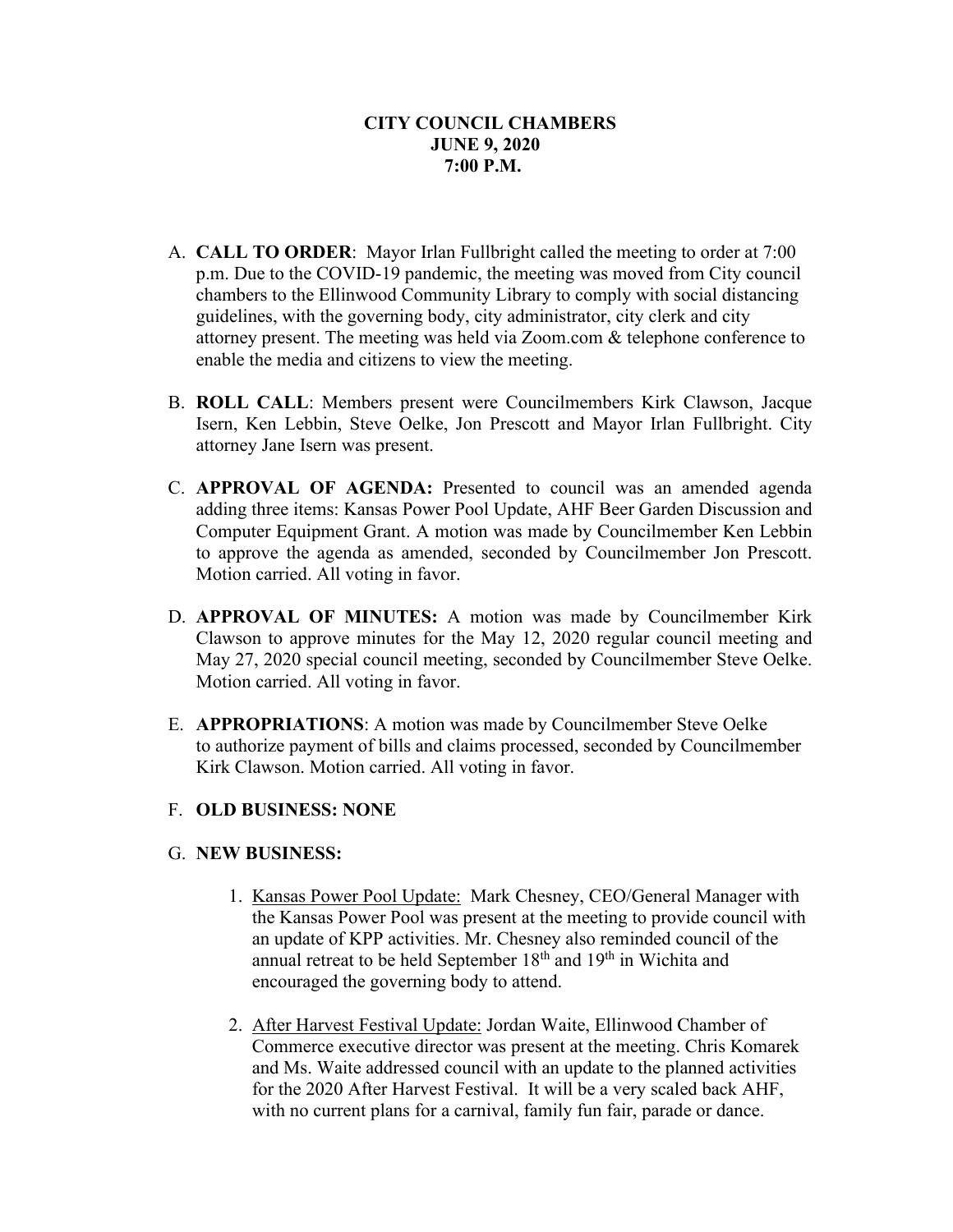Jordan Waite explained possible activities to be held at this point include a cruise night and junior corn hole tournament on Thursday night, fishing derby, horseshoe tournament, kid's tractor pull and golf tournament on Saturday. The chamber will also be promoting area businesses throughout the weekend.

3. AHF Beer Garden: Staff explained the Ellinwood Chamber of Commerce, as noted above has cancelled most of the usual AHF activities. The decision regarding the beer garden was turned over to the Kansas Sidewinders who have operated it in the past.

Ty Hazen and Josh Ellis representing the Kansas Sidewinders were present at the meeting to discuss with council the possibility of having a beer garden and the best location to do so. They would like to possibly extend their current CMB license to include the street in front of their business or Wolf Park. Mr. Hazen also expressed the interest of having a band or music on the street. He explained the Kansas Sidewinders would provide any needed port a pots. Council expressed concern with mass gatherings and lack of social distancing during the COVID 19 outbreak. It was also noted that the Ellinwood Chamber of Commerce had already cancelled large AHF events due to the COVID-19 pandemic and the council had previously approved to close the swimming pool for the 2020 season. After much discussion, the issue was tabled awaiting further information.

4. Playground and Public Restrooms: Staff explained that due to COVID-19, the playground equipment and public restrooms have been closed to public access. The scheduled re-open date was June 15<sup>th</sup> in accordance with ending of Phase 3 of the governor order, which was later moved up to June 8<sup>th</sup>.

A motion was made by Councilmember Kirk Clawson to approve the opening of the playground equipment and public restrooms immediately seconded by Councilmember Steve Oelke. Motion carried. All voting in favor.

 5. Splash Pad: At the May 12, 2020 meeting, council approved the closure of the pool and splash pad for the 2020 season. Mayor Irlan Fullbright has requested council discuss the closure and the possibility of opening the splash pad for a period this summer.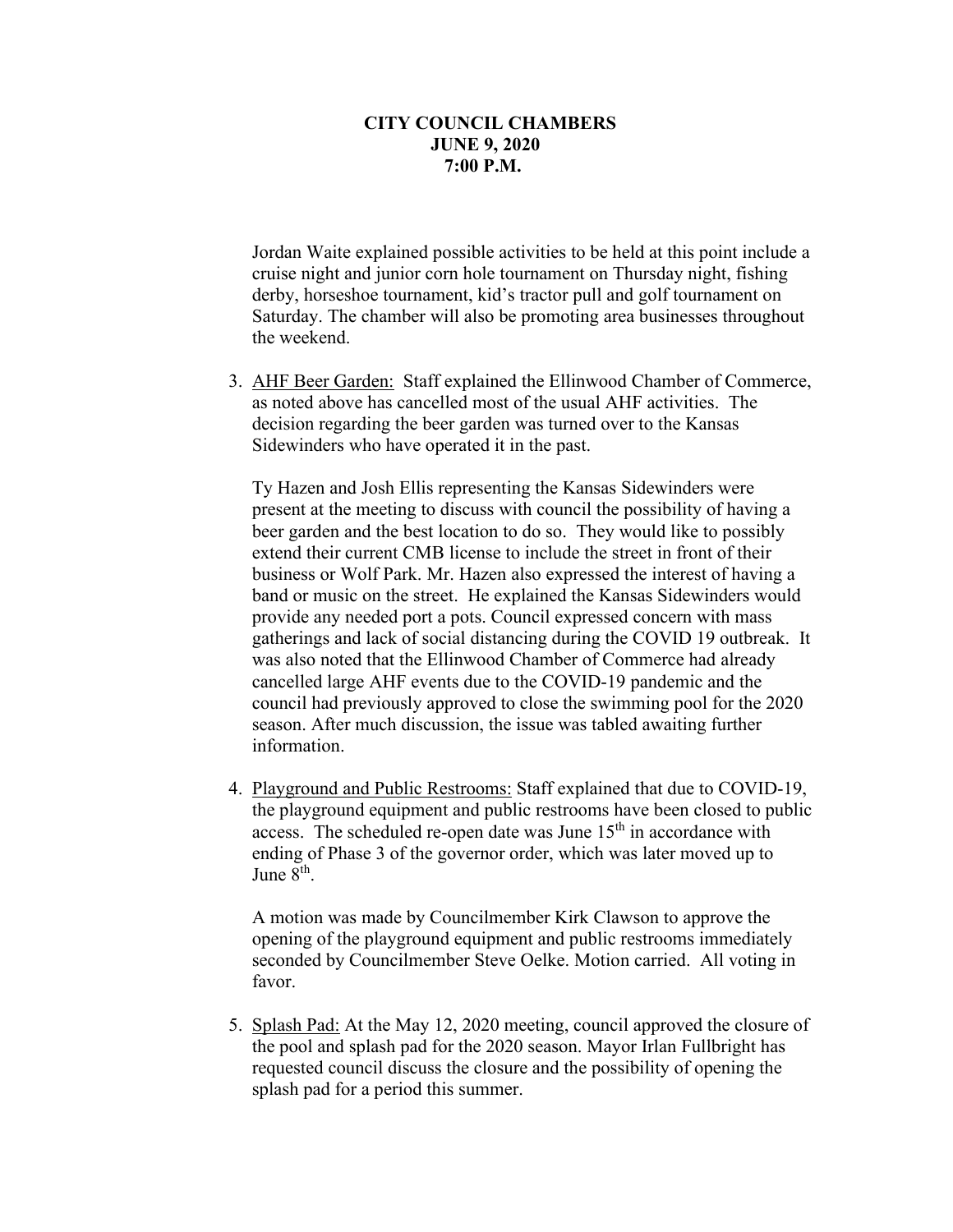Staff explained the county is scheduled to clean out the ditch along Park Street the first part of July and since the splash pad drains into the ditch, the opening of the splash pad prior to the job being completed would leave the ditch too wet to complete the job. This issue was tabled until the July  $14<sup>th</sup>$  council meeting.

6. Flower Planters in Main Street Business District: Staff explained Sunflower Bank replaced the sidewalk in front of their building and the large flower planter was removed during this process. Sunflower Bank has agreed to replace the planter but prefers to move it to a different location. Staff is requesting council input on this issue.

After much discussion, a motion was made by Councilmember Jon Prescott to request Sunflower Bank provide two round mobile flower pots, 3 foot in diameter to be placed in front of Sunflower Bank where the original flower planter was, seconded by Councilmember Kirk Clawson. Motion carried. All voting in favor.

7. Annie Mae's Cereal Malt Beverage Application: Presented to council was a cereal malt beverage application for Annie Mae's.

A motion was made by Councilmember Ken Lebbin to approve the cereal malt beverage application and issue a license until December 31, 2020 for Annie Mae's, seconded by Councilmember Jon Prescott. Motion carried. All voting in favor.

8 Storm Sewer Manhole Quote: Presented to council was a quote from McPherson Concrete Products in the amount of \$13,237.63 for the manholes on the Pohlman storm sewer project, with an expected delivery date in the next two weeks.

A motion was made by Councilmember Jacque Isern to approve the quote from McPherson Concrete Products in the amount of \$13,237.63, seconded by Councilmember Ken Lebbin. Motion carried. All voting in favor.

9. South Main Street Change Order: Presented to council was a change order from Suchy Construction in the amount of \$4948.56 for additional work on the South Main Street project to include adding a driveway approach on the property leased by Hi-La Engine and additional sidewalk construction between the railroad tracks.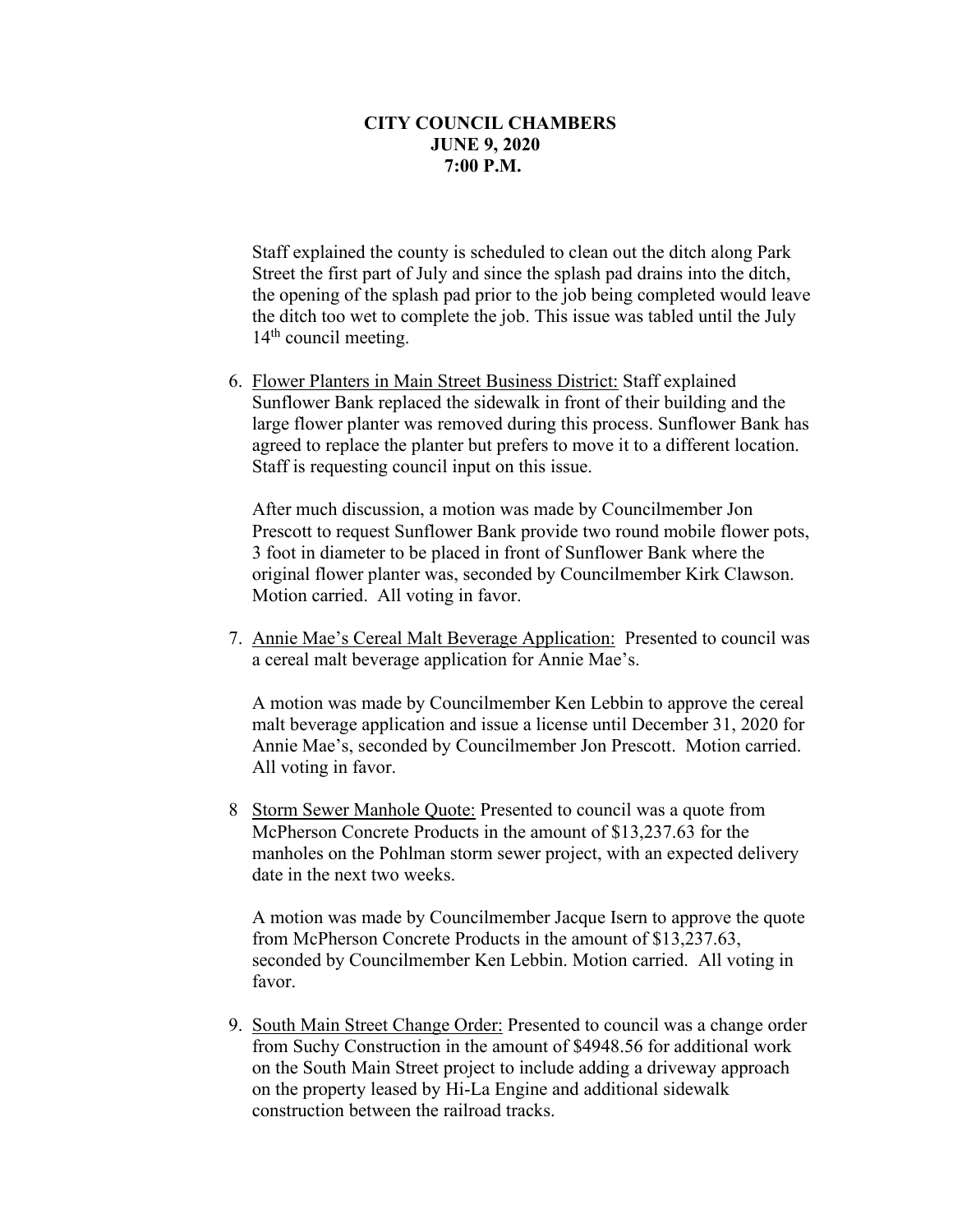A motion was made by Councilmember Jon Prescott, to approve change order #1 on the South Main project in the amount of \$4,948.56, seconded by Councilmember Kirk Clawson. Motion carried. All voting in favor.

 10. Computer Equipment Grant: City staff with assistance from the Kansas Power Pool staff is preparing a grant application for cyber security computer system upgrades through the USDA Rural Development Program. The grant is for 35% of the total cost of the project. Presented to council was the grant application document which must be approved prior to submission to the USDA.

A motion was made by Councilmember Jon Prescott to approve the grant application as presented for a total project cost of \$11,300, seconded by Councilmember Kirk Clawson. Motion carried. All voting in favor.

#### H. **REPORTS**:

- 1. Municipal Court Report: Presented to Council was the Municipal Court Report for May 2020.
- 2. Utilities Production Report: Presented to Council was the Utilities Production Report.
- 3. Staff Reports:
	- a) Staff reported that Marilyn Sauber has requested input and possible names for up to 3 people to serve on the Commission on Aging board.
	- b) Staff explained the need for putting up shields at City Hall for staff safety and will begin researching options as funds allow.
	- c) Staff reported city crews have been spraying for mosquitos, working on brick streets to replace bricks that are broke and working on moving water lines on Second Street.
	- d) Staff reported the city wide clean up ended last weekend, with a lot of use by the public.
	- e) Staff reported a Planning Commission meeting will be scheduled in the next month.